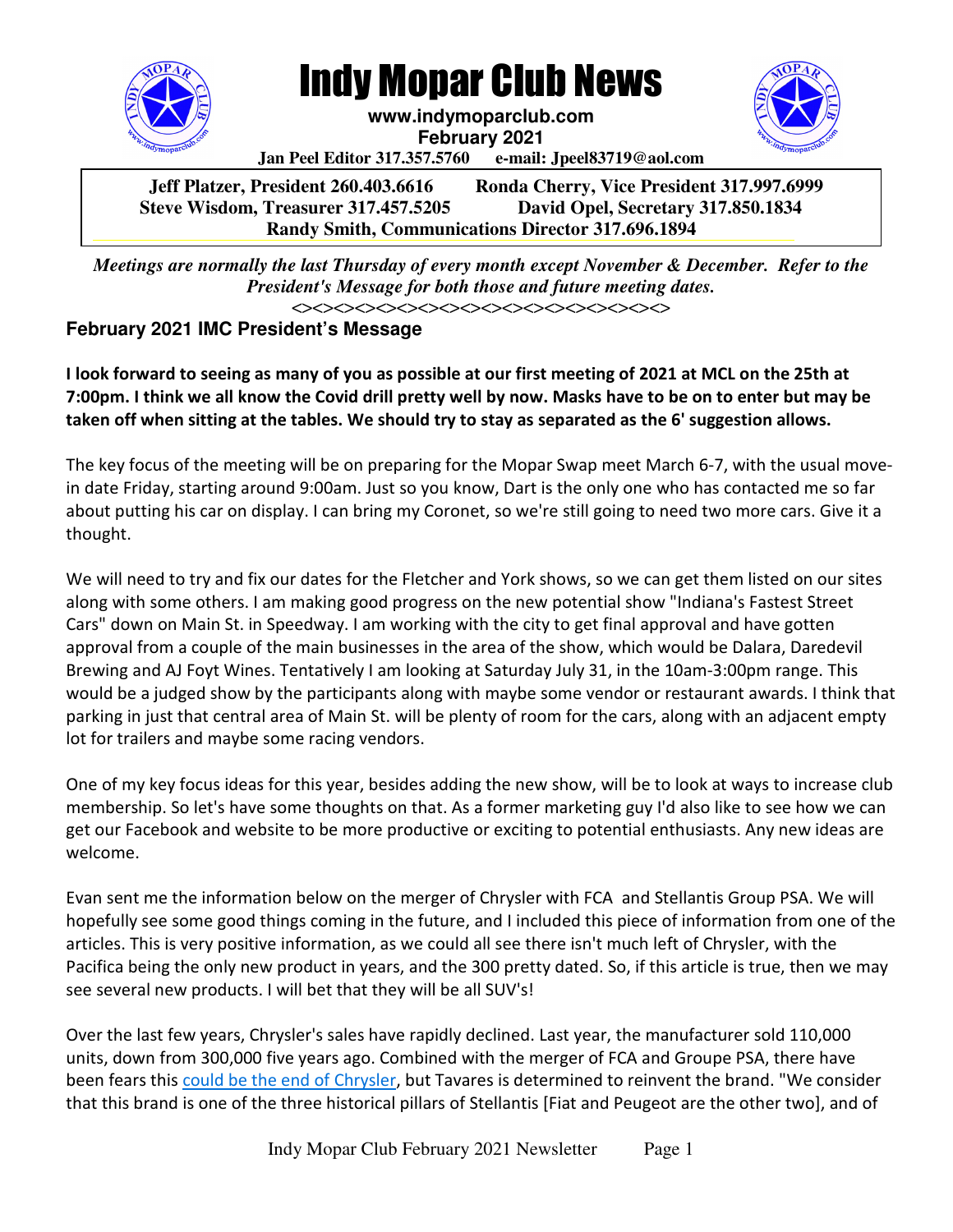course we are eager, and I am eager, to give this brand a future," Tavares said. Tavares didn't provide any further details, so we'll have to wait and see what the future holds for Chrysler.

Jeff

## <><><><><><><><><><><><><><><><><><>

Insert Profile Here

<><><><><><><><><><><><><><><><><><>

### **Treasurer Report Indy Mopar Club January, 2020 - Steve Wisdom**

December 31, 2020 Balance \$1831.27

January 2021 Income: 6 Renewals with 2 shirts and 2 Renewals no shirts - Total \$224.00

January 2021 Expenses: Indy Cylinder Head - \$110

(Flower Fund \$201.65) January 31, 2021 Balance \$1945.27

### <><><><><><><><><><><><><><><><><><>

## **Gentle Reminder - if you haven't paid your dues yet please send them in to Steve Wisdom**



<><><><><><><><><><><><><><><><><><>

**March 2021 Birthdays**: Teresa Kelly, 3-2 Miriam McBee, 3-2 Regina Brock, 3-19 Scott Oller, 3-24 Sue Kelly, 3-29 **March 2021 Anniversaries:**  Dick and Dorinda Crawmer, 3-14 **Congratulations to all!** 

<><><><><><><><><><><><><><><><><><>

**Gentle Reminder - if you haven't paid your dues yet please send them in to Steve Wisdom** 





#### **Tattler's Corner**

 Last month I predicted that we would probably pay in February for the comparatively mild winter we had through January. Unfortunately we are paying now. Keep warm and stay safe. Get those vaccinations as soon as you are able to.

<><><><><><><><><><><><><><><><><><>

**2021 INDY MOPAR CLUB – EVENT LIST TBV – to be verified TBD – to be determined IMC Contact**

| Jan              | 28 - Cancelled Thurs 7-8p |                  |            | Indy Mopar Club Monthly Mtg<br>Cancelled MCL Cafeteria                         | <b>Jeff Platzer</b>   |                     |
|------------------|---------------------------|------------------|------------|--------------------------------------------------------------------------------|-----------------------|---------------------|
|                  | Feb Cancelled Sun         |                  |            | Macomb College Detroit<br>WPC Winter (Mopar) Swap Meet Rescheduled Feb 6, 2022 |                       | Dave Watt           |
|                  | 25                        | <b>Thurs</b>     | $7-8p$     | Indy Mopar Club Monthly Mtg                                                    | <b>MCL</b> Cafeteria  | Jeff Platzer        |
| Mar 5            |                           | Fri              | <b>TBD</b> | Indy Cyl Hd Show Set-up                                                        |                       | Ronda Cherry        |
|                  | $6-7$                     | Sat-Sun          |            | Indy Cyl Hd Chrysler Performance Trade Show                                    | Ind State Fairgrounds | Jeff Platzer        |
|                  | 25                        | <b>Thurs</b>     | $7-8p$     | Indy Mopar Club Monthly Mtg                                                    | <b>MCL</b> Cafeteria  | Jeff Platzer        |
|                  | Apr 16-18                 | Fri-Sun          |            | O'Reilly World of Wheels Car Show                                              | Ind State Fairgrounds | <b>Jeff Platzer</b> |
|                  | 29                        | <b>Thurs</b>     | $7-8p$     | Indy Mopar Club Monthly Mtg                                                    | <b>MCL</b> Cafeteria  | <b>Jeff Platzer</b> |
| May <sub>1</sub> |                           | Sat \,           | $11a-5p$   | Cinco de Mopar-Car Show 9 Irish Bros-East                                      | Lafayette, IN         | Tom Kelly           |
|                  | $13 - 14$                 | Thur-Fri         |            | FAST-Pure Stock Drags - US 131 Motorsports Park - Martin, MI                   |                       | D Watt/M Leyes      |
|                  | $14 - 22$                 | Fri-Sat wk later |            | Mecum Collector Car Auction                                                    | IN State Fairgrounds  | Ronda Cherry        |
|                  | 27                        | Thurs            | $7-8p$     | Indy Mopar Club Monthly Mtg                                                    | <b>MCL</b> Cafeteria  | Jeff Platzer        |